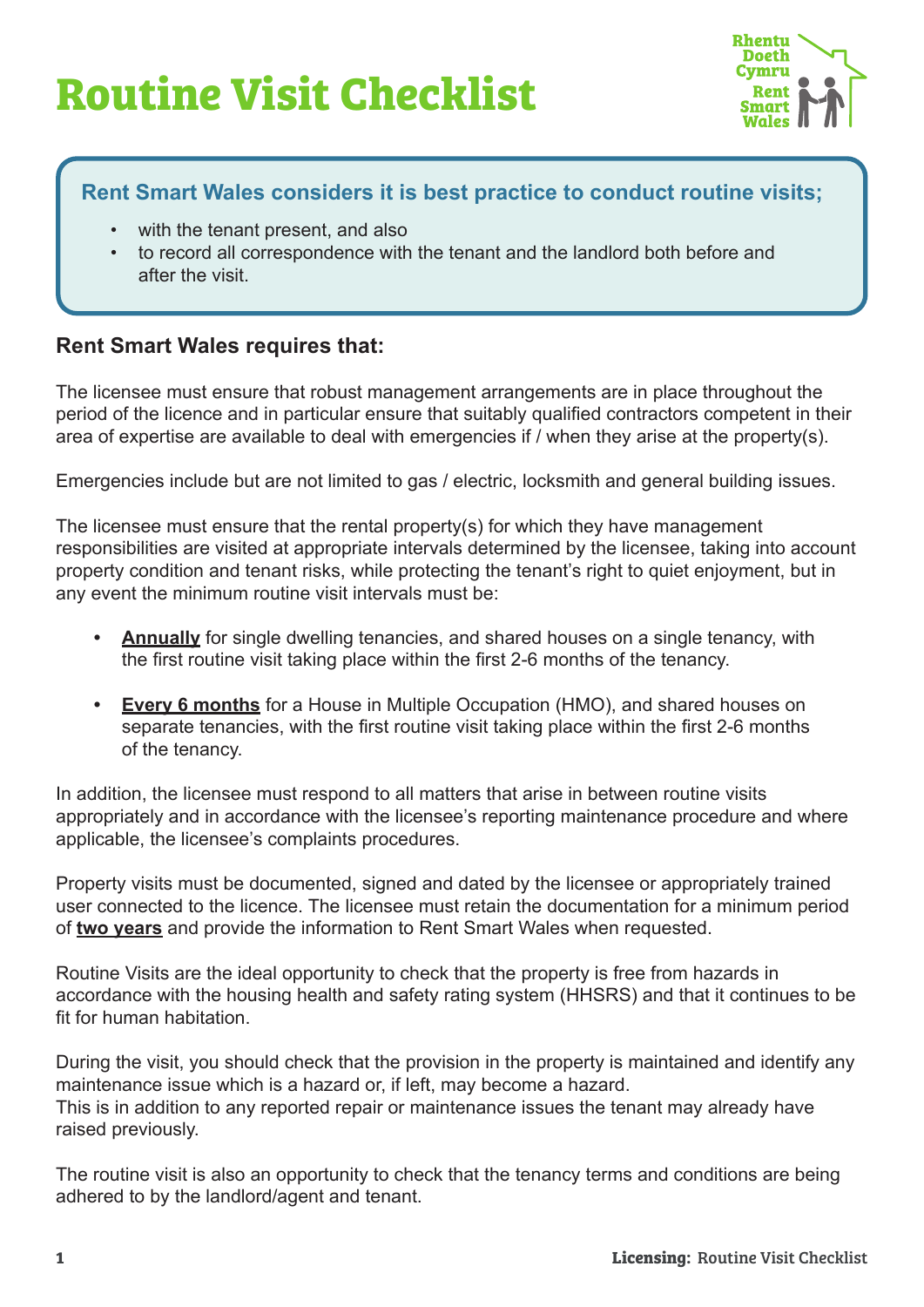Rent Smart Wales deems that the routine visit is a check of all areas of a property.

Licensees must ensure that before/ during and after a tenancy they are complying with all relevant legislation and guidance, including but not limited to The Code of Practice for Licensed Landlords and Agents published by Welsh Government.

#### **Other relevant legislation includes:**

- Housing Act 2004
- Landlord and Tenant Act 1985
- Gas Safety (Installation and Use) Regulations 1998
- Housing Health and Rating System (HHSRS)

If you do not have your own checklist to use, this checklist will guide you through the checks you should complete during your routine visit but please ensure that you adapt it to suit the property being checked.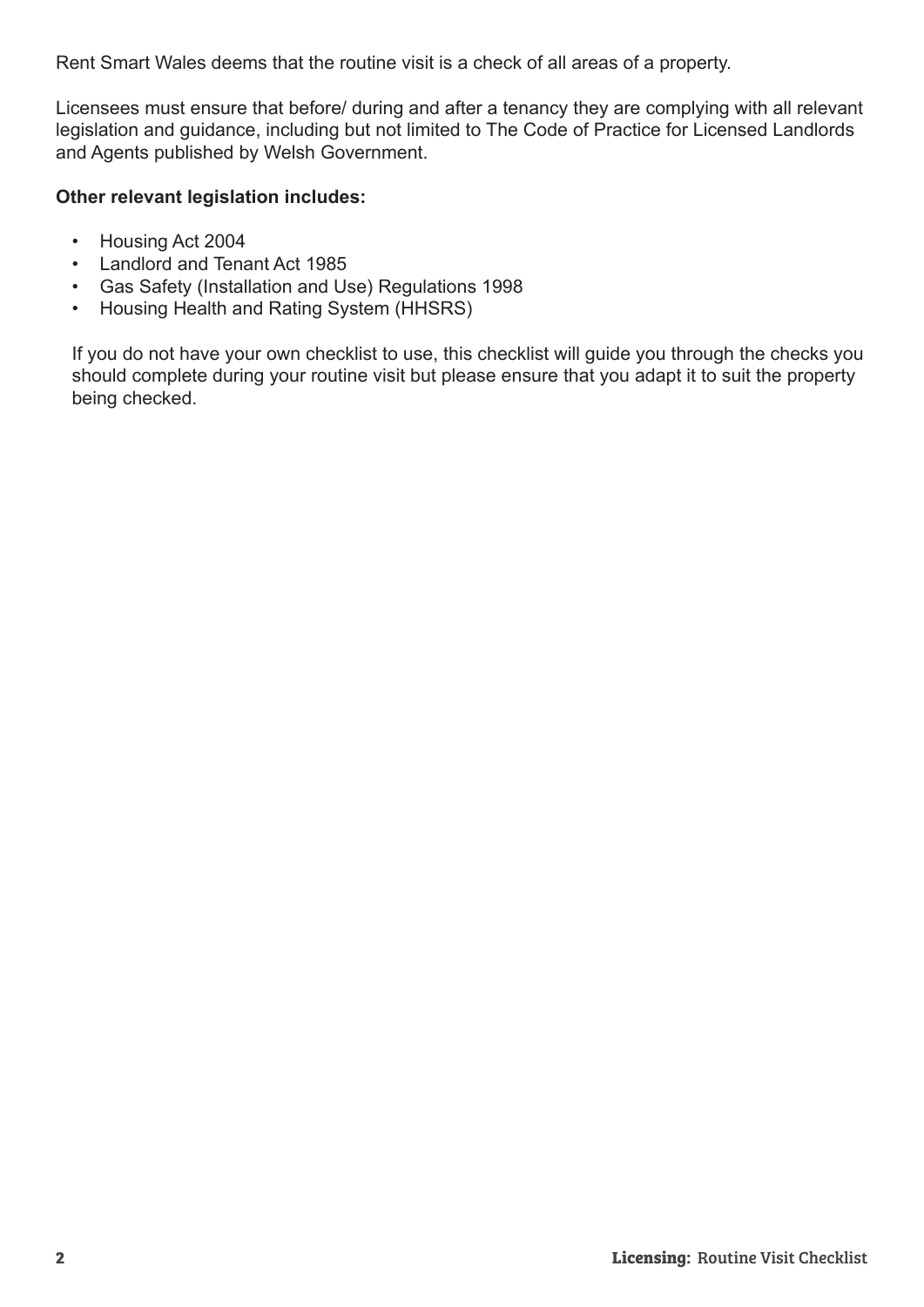| <b>Routine Visit Checklist</b>                                    |                          |                                                       |                            |
|-------------------------------------------------------------------|--------------------------|-------------------------------------------------------|----------------------------|
| <b>General Details</b>                                            |                          |                                                       |                            |
| <b>Address of Property:</b>                                       |                          | Date:                                                 |                            |
| Name of Licensee/Representative completing the<br>visit:          |                          | No. of Occupiers:                                     |                            |
| Tenant present? If yes, name of tenant:<br>$\Box$                 |                          | $\Box$ Pet(s) if yes, provide details                 |                            |
| <b>Access</b>                                                     |                          |                                                       |                            |
| $\Box$ 24 hours notice provided?<br>If no, give reason:           | $\Box$ Method of notice: |                                                       |                            |
|                                                                   |                          | $\Box$ Confirmation received, if no, provide details: |                            |
| <b>Property Areas Checked</b>                                     |                          |                                                       |                            |
| $\square$ Hall                                                    | $\Box$ Lounge            | $\Box$ Dining                                         | $\Box$ Utility             |
| $\Box$ Kitchen / Diner                                            | $\square$ WC             | $\square$ Bathroom (x )                               | $\Box$ Bedroom $(x \dots)$ |
| Other:                                                            |                          |                                                       |                            |
| <b>Certificates and Risk Assessments</b>                          |                          |                                                       |                            |
| Gas Safety Record date:                                           |                          | Electrical Installation inspection date:              |                            |
| Last fire risk assessment date:                                   |                          | Last Asbestos risk assessment date:                   |                            |
| Legionnaires risk assessment date:                                |                          | Other:                                                |                            |
| Comments (any previous concerns, repairs or maintenance to check) |                          |                                                       |                            |
|                                                                   |                          |                                                       |                            |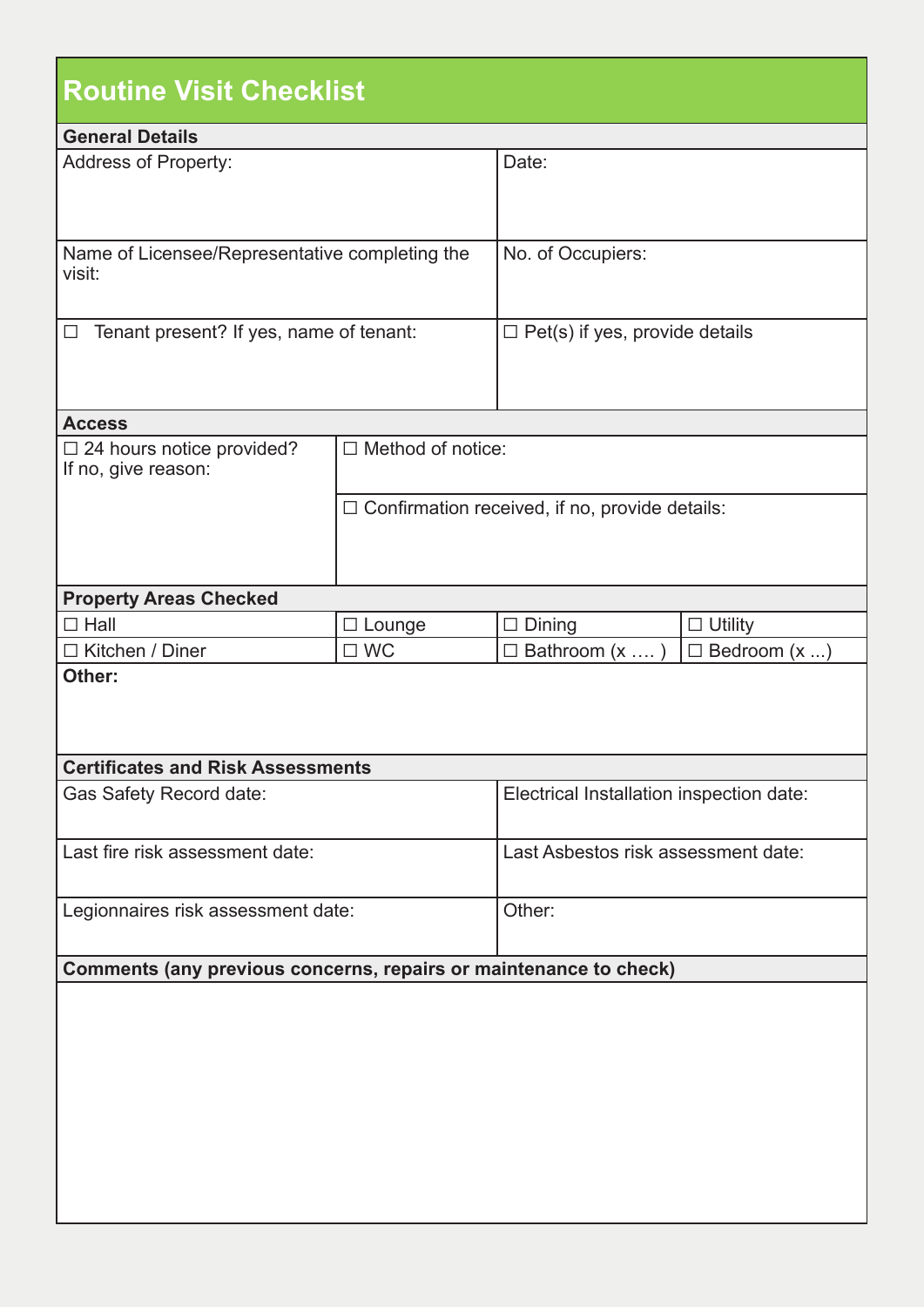| <b>EXTERNAL - Paths, Yards and Gardens, etc.</b> |                                                           |                                    |                             |
|--------------------------------------------------|-----------------------------------------------------------|------------------------------------|-----------------------------|
| <b>Item</b>                                      | <b>Standard required</b>                                  | Checked /<br>Satisfactory /<br>N/A | Comments, if<br>appropriate |
| Garden fences,<br>hedges and walls               | Secure, intact and maintained                             |                                    |                             |
| Paths and drives                                 | Maintained and even                                       |                                    |                             |
| Manhole covers                                   | Secure, not cracked or damaged                            |                                    |                             |
| <b>Drains</b>                                    | No obvious blockages or recent<br>overspills              |                                    |                             |
| Pests and infestations                           | No evidence of any pests or<br>infestations               |                                    |                             |
| Rubbish or hazardous<br>waste                    | Rubbish and hazardous waste<br>being disposed of properly |                                    |                             |
| Garage or carport                                | Free from combustible materials<br>and fire risks         |                                    |                             |
| <b>Tenant Comments / Action required</b>         |                                                           |                                    |                             |

| <b>BUILDING (Exterior)</b>                     |                                                                               |                                    |                                    |
|------------------------------------------------|-------------------------------------------------------------------------------|------------------------------------|------------------------------------|
| <b>Item</b>                                    | <b>Standard required</b>                                                      | Checked /<br>Satisfactory /<br>N/A | <b>Comments, if</b><br>appropriate |
| Overall appearance                             | As inventory                                                                  |                                    |                                    |
| Condition of pointing,<br>render and paintwork | Free from cracks and no<br>evidence of damp                                   |                                    |                                    |
| Soffits and fascia                             | Secure, clean, intact (rot free),<br>no disrepair                             |                                    |                                    |
| Roof                                           | Tiles and lead flashing secure,<br>intact                                     |                                    |                                    |
| Walls                                          | Good condition, free from<br>cracks, no loose pointing,<br>structurally sound |                                    |                                    |
| <b>Gutters and</b><br>downpipes                | Secure, clear, intact, working<br>correctly                                   |                                    |                                    |
| Chimney stack                                  | Secure stack and pots, good<br>order, no loose pointing, swept                |                                    |                                    |
| Windows                                        | Secure, openable, no disrepair,<br>clean,                                     |                                    |                                    |
| Porch or front door<br>canopy                  | Good condition, secure, no<br>leaks                                           |                                    |                                    |
| <b>External lighting</b>                       | Good working order, no<br>disrepair                                           |                                    |                                    |
| Outbuildings and<br>external structures        | Safe and in good order                                                        |                                    |                                    |

#### **Tenant Comments / Action required**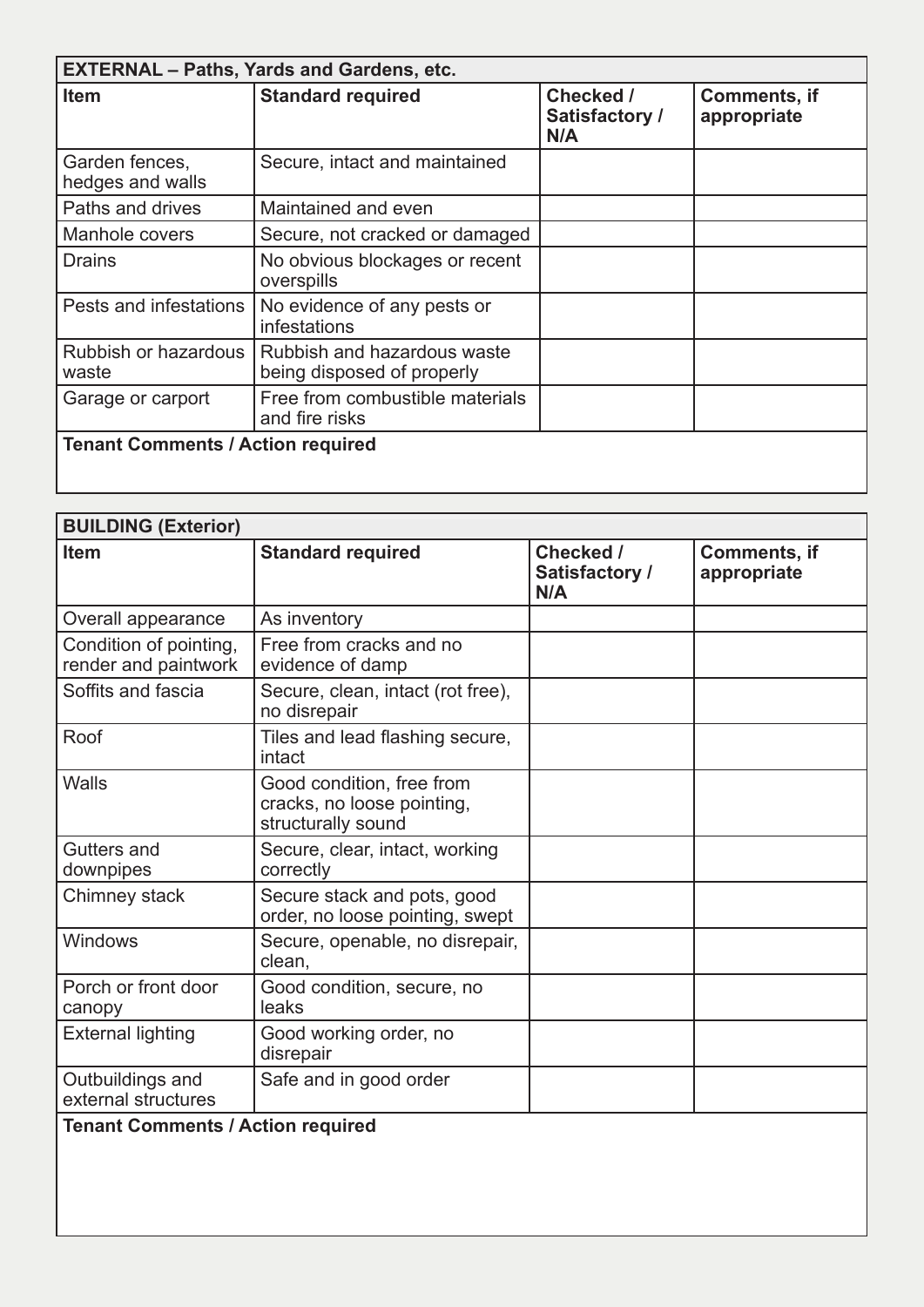| <b>DOOR AND WINDOWS (External and Internal)</b> |                                                                                                                        |                                    |                             |
|-------------------------------------------------|------------------------------------------------------------------------------------------------------------------------|------------------------------------|-----------------------------|
| Item                                            | <b>Standard required</b>                                                                                               | Checked /<br>Satisfactory /<br>N/A | Comments, if<br>appropriate |
| <b>External doors</b>                           | Secure, openable, good<br>working order                                                                                |                                    |                             |
| Fire doors                                      | Good working order, closing<br>properly, handles working,<br>intumescent strips in place,<br>door closures operational |                                    |                             |
| Burglar alarm                                   | <b>Functioning correctly</b>                                                                                           |                                    |                             |
| Windows                                         | Good working order                                                                                                     |                                    |                             |
| Window trickle vents                            | Good working order                                                                                                     |                                    |                             |
| <b>Window locks</b>                             | Keys available                                                                                                         |                                    |                             |
| Window blind cords                              | Secured safely                                                                                                         |                                    |                             |
| <b>Tenant Comments / Action required</b>        |                                                                                                                        |                                    |                             |

| <b>BUILDING (Safety internal)</b>        |                                                                                                                        |                                   |                             |
|------------------------------------------|------------------------------------------------------------------------------------------------------------------------|-----------------------------------|-----------------------------|
| <b>Item</b>                              | <b>Standard required</b>                                                                                               | Checked/<br>Satisfactory /<br>N/A | Comments, if<br>appropriate |
| Smoke alarms                             | Working and without<br>obstruction, tested                                                                             |                                   |                             |
| Carbon monoxide<br>detectors             | Working and without<br>obstruction, tested                                                                             |                                   |                             |
| Heat alarm                               | Working and without<br>obstruction, tested                                                                             |                                   |                             |
| Fire blankets                            | Secured to the wall, intact                                                                                            |                                   |                             |
| Fire alarm system                        | Visual check for any concerns                                                                                          |                                   |                             |
| Means of escape exit<br>route            | Free from obstruction and all<br>fire doors to be in                                                                   |                                   |                             |
| <b>Fire Doors</b>                        | Good working order, closing<br>properly, handles working,<br>intumescent strips in place,<br>door closures operational |                                   |                             |
| <b>Tenant Comments / Action required</b> |                                                                                                                        |                                   |                             |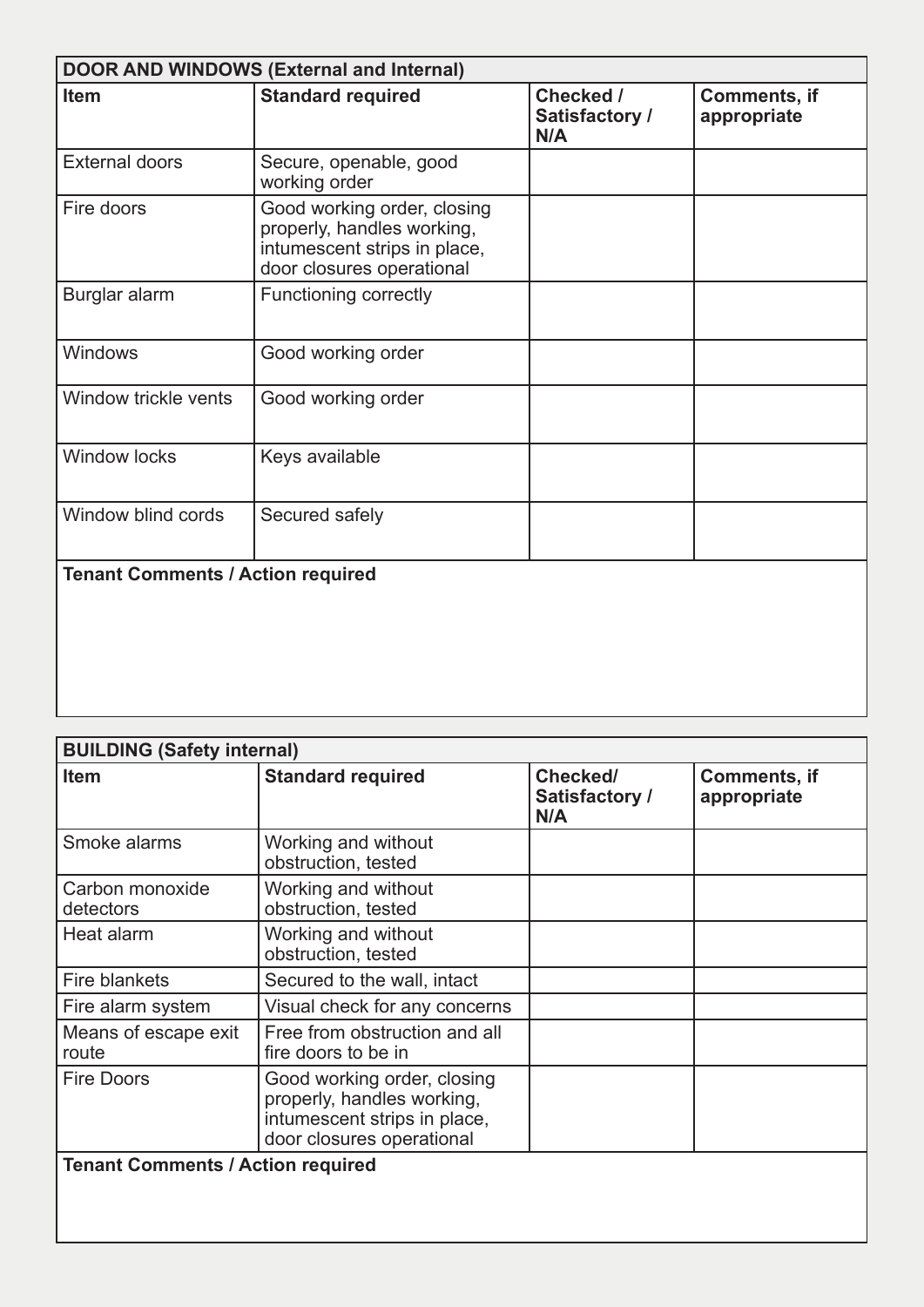| <b>BUILDING (Internal)</b>                               |                                                                              |                                    |                                    |
|----------------------------------------------------------|------------------------------------------------------------------------------|------------------------------------|------------------------------------|
| <b>Item</b>                                              | <b>Standard required</b>                                                     | Checked /<br>Satisfactory /<br>N/A | <b>Comments, if</b><br>appropriate |
| <b>Radiators</b>                                         | Secure, in good working order,<br>no leaks                                   |                                    |                                    |
| <b>Heating thermostats</b>                               | Good working order                                                           |                                    |                                    |
| Condition of decorative<br>order throughout              | As inventory, no disrepair                                                   |                                    |                                    |
| Ceilings, walls and<br>floors                            | No disrepair, no evidence of<br>damp, no cracks, scuffs and<br>marks         |                                    |                                    |
| Flooring and carpets                                     | Good condition, secured safely<br>and level                                  |                                    |                                    |
| Windows                                                  | Good working order including<br>handles and trickle vents, clean             |                                    |                                    |
| <b>Internal Woodwork</b>                                 | As inventory, no disrepair                                                   |                                    |                                    |
| Handrail and spindles<br>on stairs                       | Secure and safe                                                              |                                    |                                    |
| Damp and mould                                           | Free from damp                                                               |                                    |                                    |
| Condensation                                             | Free from condensation, if<br>present, provide leaflet                       |                                    |                                    |
| <b>Drying facilities</b>                                 | <b>Working ventilation</b>                                                   |                                    |                                    |
| Furniture &<br><b>Furnishings (Landlord</b><br>Supplied) | Match and cigarette safe label<br>attached                                   |                                    |                                    |
| Blocked up fireplaces                                    | No obstruction to vents                                                      |                                    |                                    |
| Property cleaning                                        | Reasonable domestic standard                                                 |                                    |                                    |
| Pests and infestations                                   | No evidence of pests or<br>infestations e.g: droppings, gnaw<br>mark, holes. |                                    |                                    |

#### **Tenant Comments / Action required**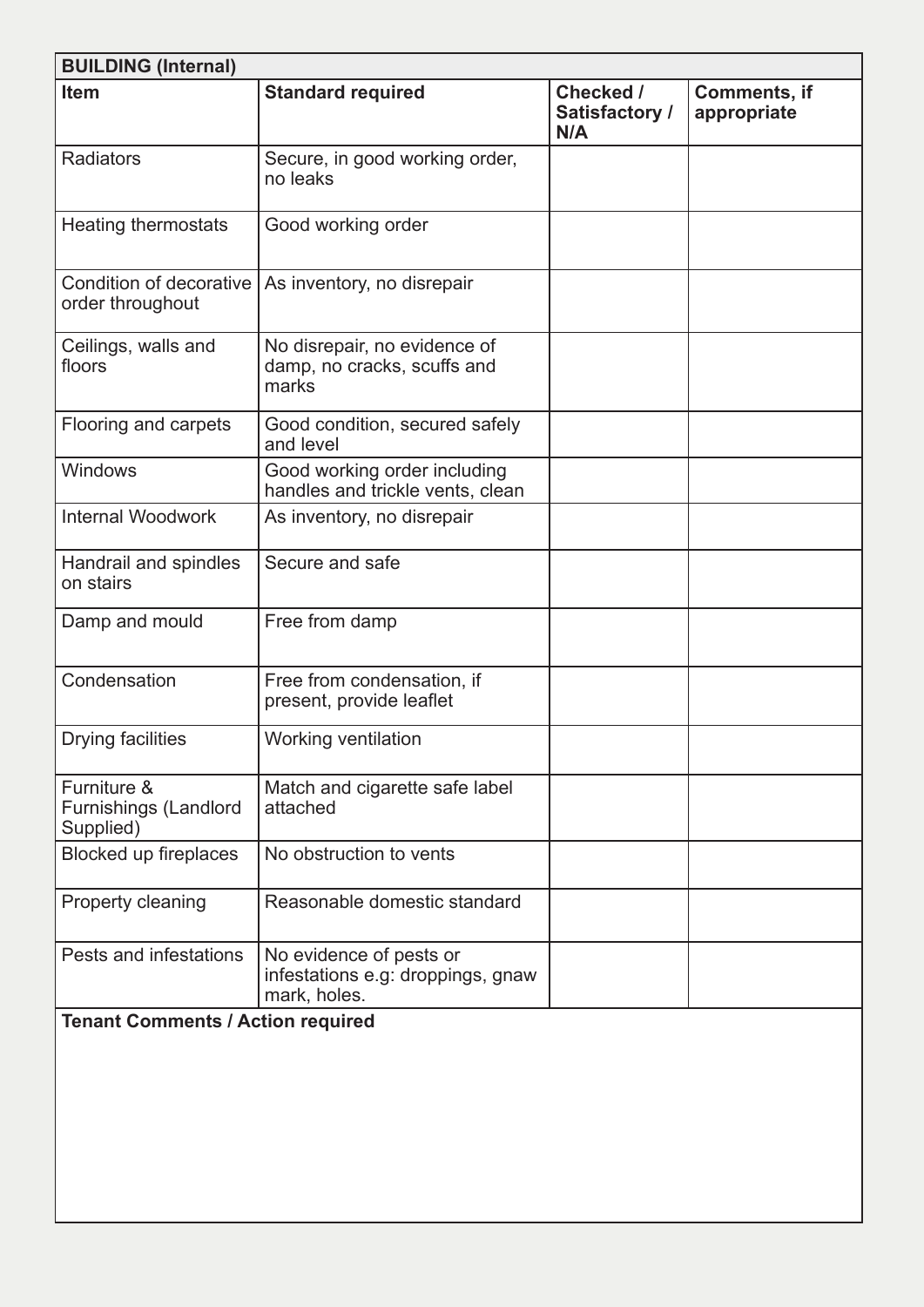| <b>KITCHEN</b>                           |                                                              |                                    |                                    |
|------------------------------------------|--------------------------------------------------------------|------------------------------------|------------------------------------|
| <b>Item</b>                              | <b>Standard required</b>                                     | Checked /<br>Satisfactory /<br>N/A | <b>Comments, if</b><br>appropriate |
| Kitchen Cupboards/<br>Storage facilities | Secure, good working order,<br>no disrepair                  |                                    |                                    |
| Landlord supplied<br>appliances          | Good working order, user<br>manual available, PAT tested     |                                    |                                    |
| Extractor fan                            | Good working order and free<br>from obstruction, e.g. grease |                                    |                                    |
| Oven                                     | Good working order and clean                                 |                                    |                                    |
| Waste disposal<br>facilities             | Adequate, clean and free from<br>disrepair                   |                                    |                                    |
| <b>Tenant Comments / Action required</b> |                                                              |                                    |                                    |

| <b>BATHROOMS AND EN-SUITES</b>           |                                                    |                                    |                                    |
|------------------------------------------|----------------------------------------------------|------------------------------------|------------------------------------|
| Item                                     | <b>Standard required</b>                           | Checked /<br>Satisfactory /<br>N/A | <b>Comments, if</b><br>appropriate |
| <b>Bathroom facilities</b>               | Good, safe working condition                       |                                    |                                    |
| Wash hand basin and<br>taps              | Secure, good working order,<br>free from disrepair |                                    |                                    |
| <b>WC</b>                                | Secure, good working order,<br>free from disrepair |                                    |                                    |
| <b>Bath</b>                              | Secure, good working order,<br>free from disrepair |                                    |                                    |
| Shower                                   | Secure, good working order,<br>free from disrepair |                                    |                                    |
| <b>Extractor fan</b>                     | Good working, free from<br>disrepair, dust         |                                    |                                    |
| <b>Tenant Comments / Action required</b> |                                                    |                                    |                                    |